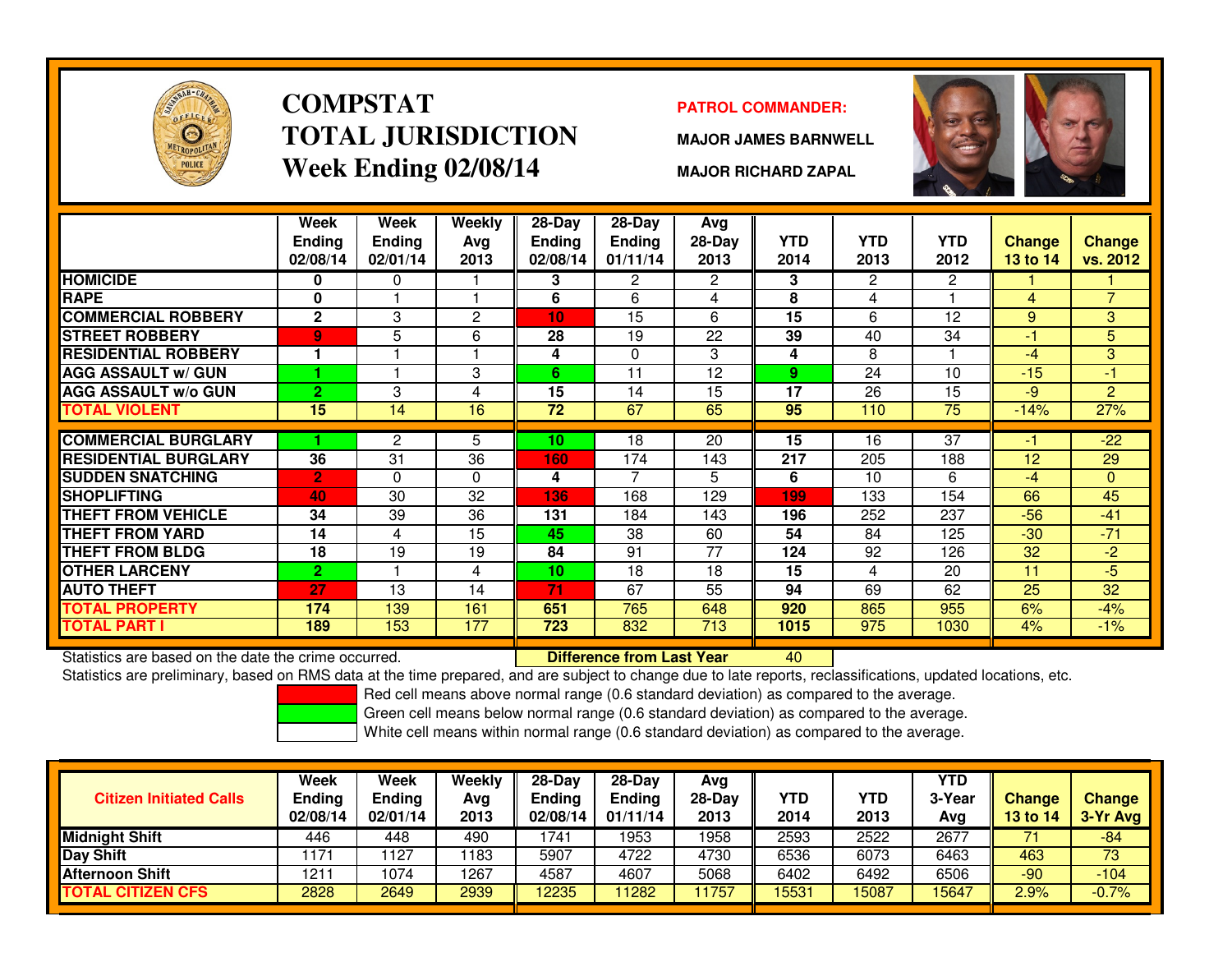

# **COMPSTATWEST CHATHAM PRECINCTWeek Ending 02/08/14**

### **PRECINCT COMMANDER:**

**CAPT. PHILIP REILLEY**



|                             | Week<br><b>Ending</b><br>02/08/14 | Week<br><b>Ending</b><br>02/01/14 | Weekly<br>Ava<br>2013 | $28-Day$<br><b>Ending</b><br>02/08/14 | $28$ -Day<br><b>Ending</b><br>01/11/14 | Avg<br>28-Day<br>2013 | <b>YTD</b><br>2014 | <b>YTD</b><br>2013 | <b>YTD</b><br>2012 | <b>Change</b><br><b>13 to 14</b> | Change<br>vs. 2012 |
|-----------------------------|-----------------------------------|-----------------------------------|-----------------------|---------------------------------------|----------------------------------------|-----------------------|--------------------|--------------------|--------------------|----------------------------------|--------------------|
| <b>HOMICIDE</b>             | 0                                 | 0                                 | 0                     | 0                                     |                                        | $\Omega$              | 0                  | $\Omega$           | 0                  | $\mathbf{0}$                     | 0                  |
| <b>RAPE</b>                 | $\mathbf 0$                       | 0                                 | 0                     |                                       | $\mathbf{2}$                           |                       | $\mathbf{2}$       | $\mathbf{0}$       | 0                  | 2                                | $\overline{2}$     |
| <b>COMMERCIAL ROBBERY</b>   |                                   | $\Omega$                          | 0                     | $\mathbf{2}$                          | 4                                      |                       | 3                  |                    | 2                  | 2                                |                    |
| <b>STREET ROBBERY</b>       |                                   |                                   | 0                     | 3                                     | 0                                      | $\overline{2}$        | 3                  | 10                 | 5                  | $-7$                             | $-2$               |
| <b>RESIDENTIAL ROBBERY</b>  | ٠                                 | $\Omega$                          | $\Omega$              | $\overline{2}$                        | $\Omega$                               |                       | $\mathbf{2}$       |                    | $\Omega$           |                                  | $\overline{2}$     |
| <b>AGG ASSAULT w/ GUN</b>   | $\bf{0}$                          | 0                                 | 0                     | 0                                     | $\Omega$                               |                       | 0                  | 3                  | $\Omega$           | $-3$                             | $\overline{0}$     |
| <b>AGG ASSAULT w/o GUN</b>  | $\bf{0}$                          | 0                                 |                       |                                       | 2                                      | 3                     |                    |                    | 3                  | $\Omega$                         | $-2$               |
| <b>TOTAL VIOLENT</b>        | 3                                 |                                   | $\overline{c}$        | 9                                     | 9                                      | 8                     | 11                 | 16                 | 10                 | $-31%$                           | 10%                |
|                             |                                   |                                   |                       |                                       |                                        |                       |                    |                    |                    |                                  |                    |
| <b>COMMERCIAL BURGLARY</b>  | 0                                 | 0                                 |                       | 0                                     | 2                                      | $\overline{2}$        | 0                  | 3                  |                    | $-3$                             | -1                 |
| <b>RESIDENTIAL BURGLARY</b> | 8                                 | 4                                 | 6                     | $\overline{26}$                       | $\overline{35}$                        | 25                    | 36                 | 43                 | 32                 | $-7$                             | 4                  |
| <b>SUDDEN SNATCHING</b>     | $\mathbf{0}$                      | 0                                 | 0                     | $\mathbf{0}$                          |                                        | $\Omega$              | $\bf{0}$           | $\mathbf{0}$       | $\Omega$           | $\Omega$                         | $\overline{0}$     |
| <b>SHOPLIFTING</b>          | 8                                 | $\mathbf{2}$                      | 3                     | 23                                    | 19                                     | 12                    | 28                 | 17                 | 15                 | 11                               | 13                 |
| <b>THEFT FROM VEHICLE</b>   | $\mathbf{2}$                      | 9                                 | 5                     | 22                                    | 31                                     | 21                    | 32                 | 35                 | 34                 | $-3$                             | $-2$               |
| <b>THEFT FROM YARD</b>      | 4                                 | $\Omega$                          | 2                     | 12                                    | 10                                     | 8                     | 16                 | 12                 | 14                 | 4                                | $\overline{2}$     |
| <b>THEFT FROM BLDG</b>      | $\mathbf{2}$                      | 4                                 | 3                     | 12                                    | 12                                     | 11                    | 18                 | 12                 | 19                 | 6                                | -1                 |
| <b>OTHER LARCENY</b>        | 0                                 | 0                                 |                       | $\bf{0}$                              | $\overline{7}$                         | $\mathbf{2}$          | 3                  | $\Omega$           | 5                  | 3                                | $-2$               |
| <b>AUTO THEFT</b>           | 8                                 | 3                                 | 2                     | 13                                    | 10                                     | 9                     | 17                 | 10                 | 9                  | $\overline{7}$                   | 8                  |
| <b>TOTAL PROPERTY</b>       | 32                                | 22                                | 23                    | 108                                   | 127                                    | 91                    | 150                | 132                | 129                | 14%                              | 16%                |
| <b>TOTAL PART I</b>         | 35                                | 23                                | 25                    | 117                                   | 136                                    | 99                    | 161                | 148                | 139                | 9%                               | 16%                |

Statistics are based on the date the crime occurred. **Difference from Last Year** 

Statistics are based on the date the crime occurred.<br>Statistics are preliminary, based on RMS data at the time prepared, and are subject to change due to late reports, reclassifications, updated locations, etc.

Red cell means above normal range (0.6 standard deviation) as compared to the average.

Green cell means below normal range (0.6 standard deviation) as compared to the average.

| <b>Citizen Initiated Calls</b> | Week<br><b>Ending</b><br>02/08/14 | Week<br><b>Ending</b><br>02/01/14 | Weekly<br>Avg<br>2013 | $28-Day$<br>Ending<br>02/08/14 | $28-Day$<br><b>Ending</b><br>01/11/14 | Avg<br>28-Day<br>2013 | YTD<br>2014 | YTD<br>2013 | <b>YTD</b><br>3-Year<br>Avg | <b>Change</b><br>13 to 14 | <b>Change</b><br>3-Yr Avg |
|--------------------------------|-----------------------------------|-----------------------------------|-----------------------|--------------------------------|---------------------------------------|-----------------------|-------------|-------------|-----------------------------|---------------------------|---------------------------|
| <b>Midnight Shift</b>          | 98                                | 93                                | 97                    | 367                            | 421                                   | 389                   | 530         | 479         | 517                         | 51                        | 13                        |
| <b>Day Shift</b>               | 239                               | 219                               | 242                   | 2262                           | 969                                   | 967                   | 1328        | 227         | 1278                        | 101                       | 50                        |
| Afternoon Shift                | 248                               | 200                               | 259                   | 953                            | 735                                   | 1036                  | 1317        | 1359        | 1342                        | $-42$                     | $-25$                     |
| <b>TOTAL CITIZEN CFS</b>       | 585                               | 585                               | 598                   | 3582                           | 2125                                  | 2392                  | 3175        | 3065        | 3137                        | 3.6%                      | .2%                       |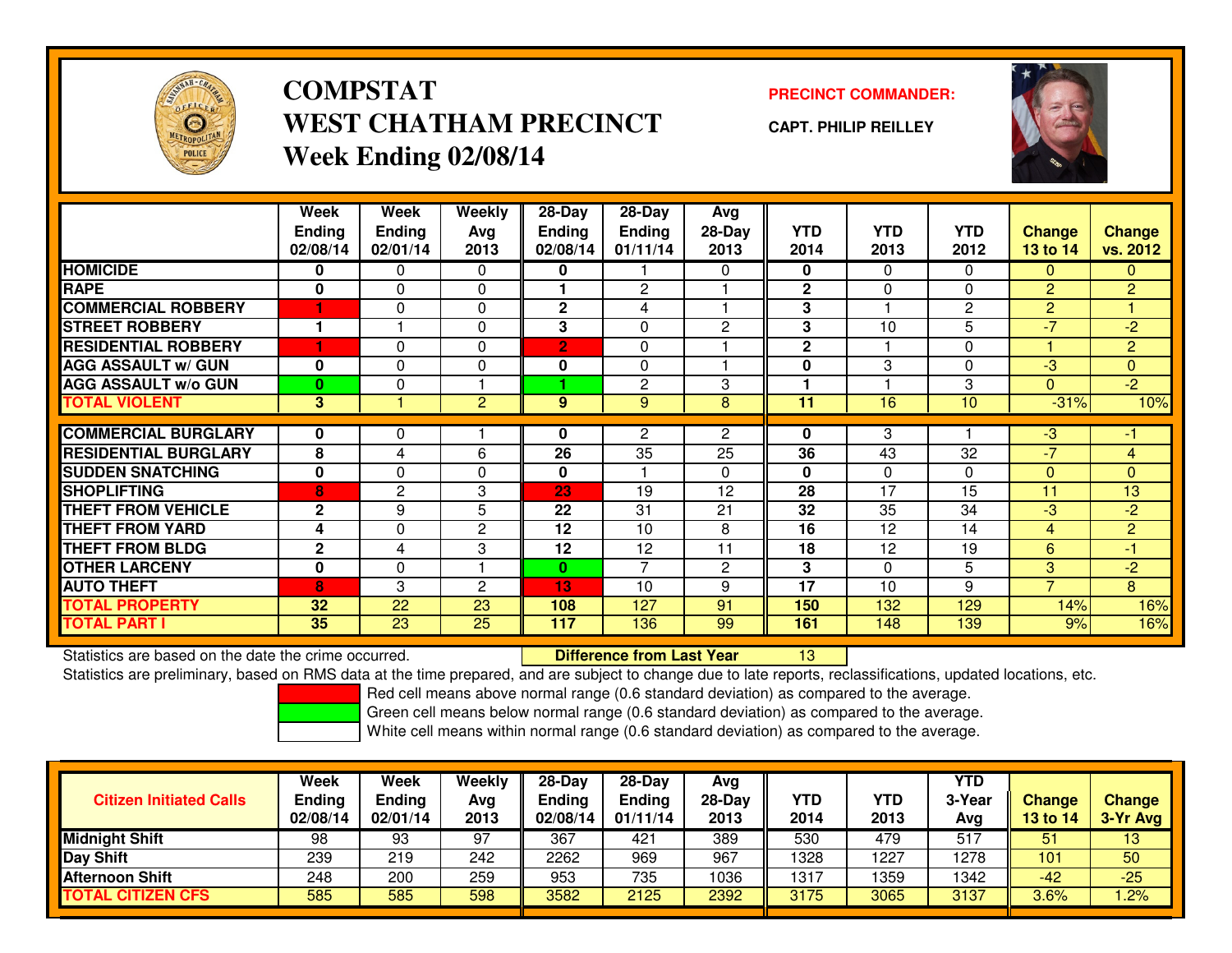

# **COMPSTATDOWNTOWN PRECINCTWeek Ending 02/08/14**

#### **PRECINCT COMMANDER:**

**CAPT. Ben Herron**



|                             | Week<br><b>Ending</b><br>02/08/14 | Week<br><b>Ending</b><br>02/01/14 | Weekly<br>Avg<br>2013 | $28-Day$<br><b>Ending</b><br>02/08/14 | $28$ -Day<br><b>Ending</b><br>01/11/14 | Avg<br>$28-Day$<br>2013 | <b>YTD</b><br>2014 | <b>YTD</b><br>2013 | <b>YTD</b><br>2012 | <b>Change</b><br><b>13 to 14</b> | <b>Change</b><br>vs. 2012 |
|-----------------------------|-----------------------------------|-----------------------------------|-----------------------|---------------------------------------|----------------------------------------|-------------------------|--------------------|--------------------|--------------------|----------------------------------|---------------------------|
| <b>HOMICIDE</b>             | 0                                 | 0                                 | $\Omega$              | 0                                     | 0                                      |                         | 0                  | $\mathbf{0}$       | 0                  | $\mathbf{0}$                     | $\Omega$                  |
| <b>RAPE</b>                 | 0                                 | $\Omega$                          | $\Omega$              | $\mathbf{2}$                          |                                        |                         | $\mathbf{2}$       |                    | $\Omega$           |                                  | $\overline{2}$            |
| <b>COMMERCIAL ROBBERY</b>   | $\bf{0}$                          | $\Omega$                          | $\Omega$              |                                       |                                        |                         | $\mathbf{2}$       | $\Omega$           |                    | $\overline{2}$                   |                           |
| <b>STREET ROBBERY</b>       |                                   |                                   | 2                     | 4                                     | 5                                      | 8                       | 6                  | 12                 | 13                 | $-6$                             | $-7'$                     |
| <b>RESIDENTIAL ROBBERY</b>  | $\bf{0}$                          | 0                                 | $\Omega$              | 0                                     | $\Omega$                               |                         | $\bf{0}$           | 2                  | $\Omega$           | $-2$                             | $\Omega$                  |
| <b>AGG ASSAULT w/ GUN</b>   | $\bf{0}$                          | 0                                 |                       |                                       | 3                                      | 3                       |                    | 4                  |                    | $-3$                             | $\mathbf{0}$              |
| <b>AGG ASSAULT w/o GUN</b>  |                                   |                                   |                       | 7                                     | 2                                      | 4                       | 7                  | 8                  | 6                  | -1                               |                           |
| <b>TOTAL VIOLENT</b>        | 2 <sup>1</sup>                    | 2                                 | 4                     | 15                                    | 12                                     | 18                      | 18                 | 27                 | 21                 | $-33%$                           | $-14%$                    |
|                             |                                   |                                   |                       |                                       |                                        |                         |                    |                    |                    |                                  |                           |
| <b>COMMERCIAL BURGLARY</b>  | 0                                 | 0                                 |                       | 3                                     |                                        | 3                       | 3                  |                    |                    | $\overline{2}$                   | -4                        |
| <b>RESIDENTIAL BURGLARY</b> | 4                                 | $\overline{c}$                    | 3                     | 12                                    | 13                                     | 13                      | 14                 | 16                 | 22                 | $-2$                             | -8                        |
| <b>SUDDEN SNATCHING</b>     | $\overline{2}$                    | 0                                 | $\Omega$              | 3                                     | 2                                      | $\mathbf{2}$            | 4                  | 6                  | 0                  | $-2$                             | $\overline{4}$            |
| <b>SHOPLIFTING</b>          | 13                                | 7                                 | 4                     | 31                                    | 19                                     | 17                      | 35                 | 17                 | 18                 | 18                               | $\overline{17}$           |
| <b>THEFT FROM VEHICLE</b>   | 11                                | 9                                 | 7                     | 22                                    | 23                                     | 29                      | 31                 | 33                 | 65                 | $-2$                             | $-34$                     |
| <b>THEFT FROM YARD</b>      |                                   | $\mathbf{2}$                      | 4                     | 7                                     | 4                                      | 18                      | $\overline{7}$     | 26                 | 18                 | $-19$                            | $-11$                     |
| <b>THEFT FROM BLDG</b>      | $\overline{2}$                    | 4                                 | 4                     | 20                                    | 19                                     | 15                      | 29                 | 21                 | 29                 | 8                                | $\Omega$                  |
| <b>OTHER LARCENY</b>        | $\mathbf{0}$                      | 0                                 |                       | $\bf{0}$                              | $\mathbf{2}$                           | 4                       | 0                  |                    | 3                  | $-1$                             | $-3$                      |
| <b>AUTO THEFT</b>           | 3                                 | 2                                 | 2                     | 11                                    | $\overline{ }$                         | 9                       | 12                 | 14                 | 14                 | $-2$                             | $-2$                      |
| TOTAL PROPERTY              | 36                                | 26                                | 27                    | 109                                   | 90                                     | 110                     | 135                | 135                | 176                | 0%                               | $-23%$                    |
| TOTAL PART I                | 38                                | $\overline{28}$                   | 31                    | 124                                   | 102                                    | 128                     | 153                | 162                | 197                | $-6%$                            | $-22%$                    |

Statistics are based on the date the crime occurred. **Difference from Last Year** 

Statistics are based on the date the crime occurred.<br>Statistics are preliminary, based on RMS data at the time prepared, and are subject to change due to late reports, reclassifications, updated locations, etc.

Red cell means above normal range (0.6 standard deviation) as compared to the average.

Green cell means below normal range (0.6 standard deviation) as compared to the average.

| <b>Citizen Initiated Calls</b> | Week<br><b>Ending</b><br>02/08/14 | <b>Week</b><br>Ending<br>02/01/14 | Weekly<br>Avg<br>2013 | $28-Dav$<br><b>Ending</b><br>02/08/14 | 28-Day<br><b>Ending</b><br>01/11/14 | Avg<br>$28-Day$<br>2013 | <b>YTD</b><br>2014 | YTD<br>2013 | <b>YTD</b><br>3-Year<br>Avg | <b>Change</b><br>13 to 14 | <b>Change</b><br>3-Yr Avg |
|--------------------------------|-----------------------------------|-----------------------------------|-----------------------|---------------------------------------|-------------------------------------|-------------------------|--------------------|-------------|-----------------------------|---------------------------|---------------------------|
| <b>Midnight Shift</b>          | 87                                | 104                               | 107                   | 372                                   | 387                                 | 428                     | 550                | 573         | 597                         | $-23$                     | $-47$                     |
| <b>Day Shift</b>               | 197                               | 185                               | 208                   | 765                                   | 767                                 | 832                     | 1078               | 1069        | 1112                        |                           | $-34$                     |
| <b>Afternoon Shift</b>         | 217                               | 214                               | 226                   | 800                                   | 735                                 | 905                     | 1081               | 118         | 1094                        | $-37$                     | $-13$                     |
| <b>TOTAL CITIZEN CFS</b>       | 501                               | 503                               | 541                   | 1937                                  | 1889                                | 2165                    | 2709               | 2760        | 2803                        | $-1.8%$                   | $-3.3%$                   |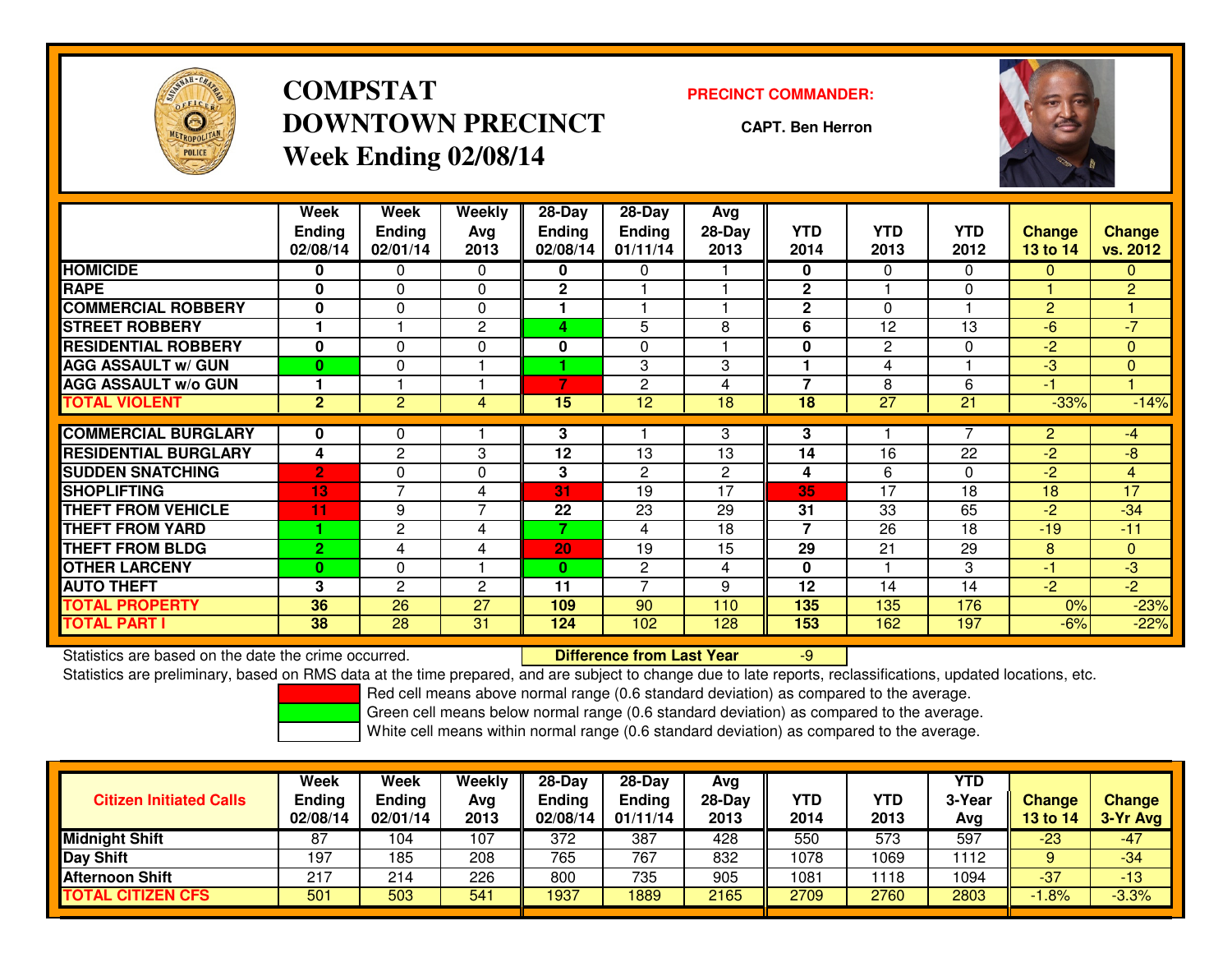

# **COMPSTATCENTRAL PRECINCT** CAPT. DEVONN ADAMS **Week Ending 02/08/14**

### **PRECINCT COMMANDER:**



|                             | Week<br><b>Ending</b><br>02/08/14 | Week<br><b>Ending</b><br>02/01/14 | Weekly<br>Avg<br>2013 | 28-Day<br>Ending<br>02/08/14 | 28-Day<br><b>Ending</b><br>01/11/14 | Avg<br>$28-Day$<br>2013 | <b>YTD</b><br>2014 | <b>YTD</b><br>2013 | <b>YTD</b><br>2012 | Change<br>13 to 14 | <b>Change</b><br>vs. 2012 |
|-----------------------------|-----------------------------------|-----------------------------------|-----------------------|------------------------------|-------------------------------------|-------------------------|--------------------|--------------------|--------------------|--------------------|---------------------------|
| <b>HOMICIDE</b>             | 0                                 | 0                                 | $\Omega$              | 3                            | 0                                   |                         | 3                  | $\mathbf{0}$       | $\mathbf{2}$       | 3                  |                           |
| <b>RAPE</b>                 | 0                                 |                                   | 0                     | 2                            | $\Omega$                            | 0                       | $\overline{2}$     |                    | 0                  |                    | 2                         |
| <b>COMMERCIAL ROBBERY</b>   | 0                                 | $\mathbf{2}$                      | 0                     | 3                            | $\mathbf{2}$                        |                         | 4                  | 2                  | 3                  | 2                  |                           |
| <b>STREET ROBBERY</b>       | 5                                 | 0                                 |                       | 11                           | $\overline{ }$                      | 5                       | 15                 | $\overline{ }$     | 10                 | 8                  | 5                         |
| <b>RESIDENTIAL ROBBERY</b>  | $\mathbf 0$                       | $\Omega$                          | $\mathbf{0}$          | $\bf{0}$                     | $\Omega$                            |                         | 0                  |                    | $\Omega$           | $-1$               | $\Omega$                  |
| <b>AGG ASSAULT W/ GUN</b>   |                                   | $\Omega$                          |                       | 4                            | 4                                   | 4                       | 6                  | 6                  | 5                  | $\Omega$           | 4                         |
| <b>AGG ASSAULT w/o GUN</b>  | $\bf{0}$                          | $\Omega$                          |                       | $\overline{2}$               | 4                                   | 4                       | 3                  | 9                  | 5                  | $-6$               | $-2$                      |
| <b>TOTAL VIOLENT</b>        | 6                                 | 3                                 | 4                     | $\overline{25}$              | 17                                  | 17                      | 33                 | $\overline{26}$    | $\overline{25}$    | 27%                | 32%                       |
|                             |                                   |                                   |                       |                              |                                     |                         |                    |                    |                    |                    |                           |
| <b>COMMERCIAL BURGLARY</b>  | 0                                 | 0                                 | 2                     |                              | 9                                   |                         | $\mathbf{2}$       | 2                  | 8                  | $\Omega$           | $-6$                      |
| <b>RESIDENTIAL BURGLARY</b> | 11                                | 16                                | 9                     | 58                           | 54                                  | 37                      | 79                 | 45                 | 43                 | 34                 | 36                        |
| <b>SUDDEN SNATCHING</b>     | $\mathbf 0$                       | 0                                 | 0                     | 0                            |                                     |                         | 0                  | 3                  | 3                  | $-3$               | $-3$                      |
| <b>SHOPLIFTING</b>          |                                   | $\overline{2}$                    | $\overline{2}$        | 5                            | 10                                  | 8                       | 7                  | 11                 | 4                  | -4                 | 3                         |
| <b>THEFT FROM VEHICLE</b>   | 4                                 | 7                                 | 9                     | 25                           | 36                                  | 36                      | 35                 | 49                 | 56                 | $-14$              | $-21$                     |
| <b>THEFT FROM YARD</b>      |                                   |                                   | 4                     | 11                           | 9                                   | 16                      | 14                 | 19                 | 33                 | $-5$               | $-19$                     |
| <b>THEFT FROM BLDG</b>      | 6                                 | 3                                 | 4                     | 15                           | 20                                  | 17                      | 20                 | 20                 | 29                 | $\Omega$           | $-9$                      |
| <b>OTHER LARCENY</b>        | $\bf{0}$                          | $\Omega$                          |                       | 1                            | 5                                   | 4                       | 1                  | $\mathbf{0}$       | 2                  |                    | $-1$                      |
| <b>AUTO THEFT</b>           | $\overline{9}$                    | $\overline{ }$                    | 4                     | 31                           | 25                                  | 17                      | 42                 | 17                 | 16                 | 25                 | 26                        |
| <b>TOTAL PROPERTY</b>       | 32                                | 36                                | 35                    | 147                          | 169                                 | 142                     | 200                | 166                | 194                | 20%                | 3%                        |
| <b>TOTAL PART I</b>         | 38                                | 39                                | 39                    | 172                          | 186                                 | 159                     | 233                | 192                | 219                | 21%                | 6%                        |

Statistics are based on the date the crime occurred. **Difference from Last Year** 

<sup>41</sup>

Statistics are preliminary, based on RMS data at the time prepared, and are subject to change due to late reports, reclassifications, updated locations, etc.

Red cell means above normal range (0.6 standard deviation) as compared to the average.

Green cell means below normal range (0.6 standard deviation) as compared to the average.

| <b>Citizen Initiated Calls</b> | Week<br>Ending<br>02/08/14 | Week<br>Ending<br>02/01/14 | <b>Weekly</b><br>Avg<br>2013 | $28-Day$<br><b>Ending</b><br>02/08/14 | $28 - Day$<br><b>Ending</b><br>01/11/14 | Avg<br>28-Day<br>2013 | YTD<br>2014 | YTD<br>2013 | <b>YTD</b><br>3-Year<br>Avg | Change<br><b>13 to 14</b> | <b>Change</b><br>3-Yr Avg |
|--------------------------------|----------------------------|----------------------------|------------------------------|---------------------------------------|-----------------------------------------|-----------------------|-------------|-------------|-----------------------------|---------------------------|---------------------------|
| Midnight Shift                 | 96                         | 95                         | 105                          | 350                                   | 403                                     | 419                   | 539         | 571         | 593                         | $-32$                     | $-54$                     |
| Day Shift                      | 242                        | 238                        | 249                          | 971                                   | 1078                                    | 996                   | 1409        | 1300        | 1294                        | 109                       | 115                       |
| <b>Afternoon Shift</b>         | 253                        | 209                        | 263                          | 925                                   | 1016                                    | 1050                  | 1304        | 1387        | 1382                        | $-83$                     | $-78$                     |
| <b>TOTAL CITIZEN CFS</b>       | 591                        | 542                        | 616                          | 2246                                  | 2497                                    | 2465                  | 3252        | 3258        | 3269                        | $-0.2%$                   | $-0.5%$                   |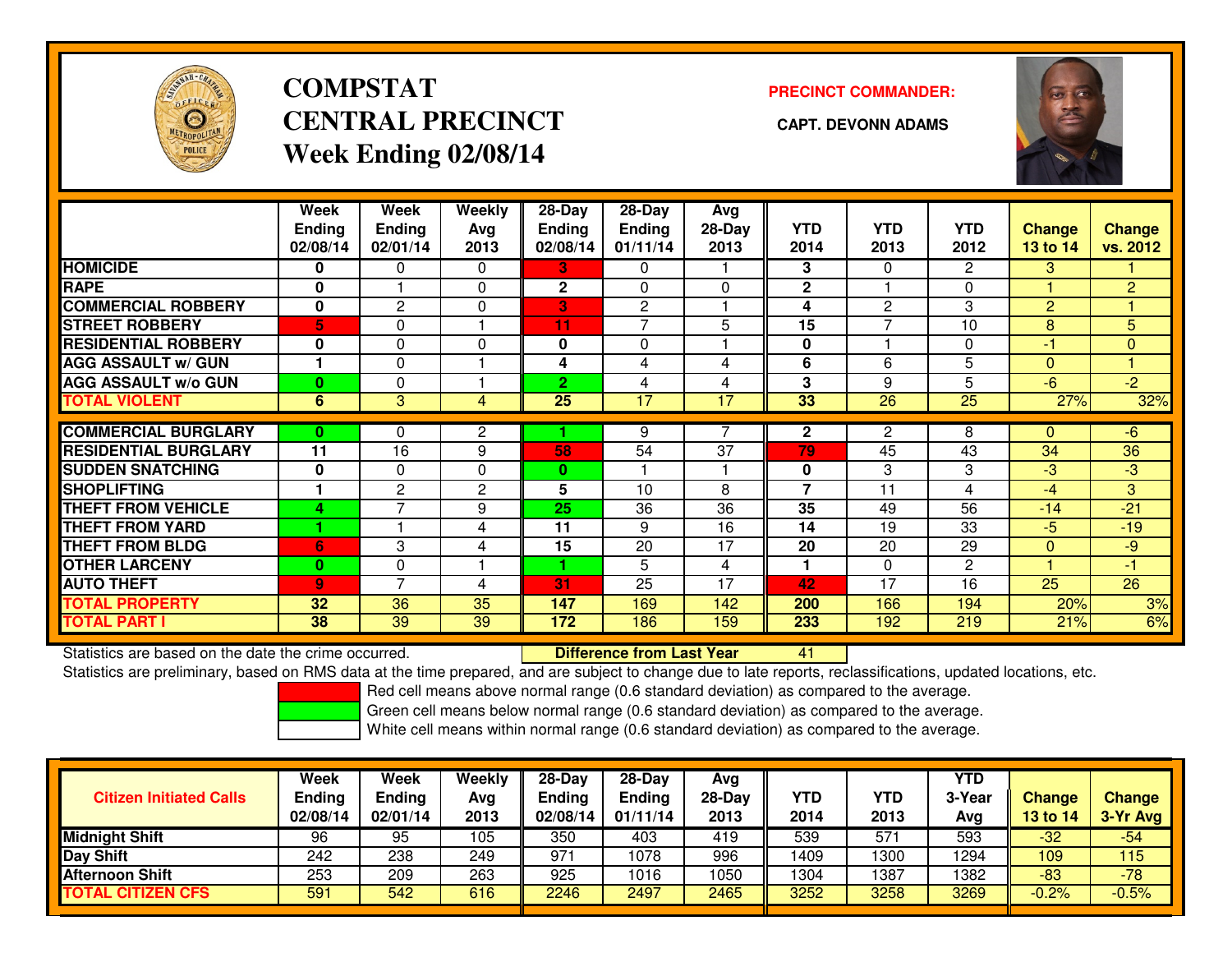

### **COMPSTAT PRECINCT COMMANDER: SOUTHSIDE PRECINCT CAPT. TERRY SHOOPWeek Ending 02/08/14**



|                             | Week           | Week           | Weekly         | $28-Day$       | 28-Day          | Avg            |                 |                |                |                 |                |
|-----------------------------|----------------|----------------|----------------|----------------|-----------------|----------------|-----------------|----------------|----------------|-----------------|----------------|
|                             | <b>Ending</b>  | <b>Ending</b>  | Ava            | <b>Ending</b>  | <b>Ending</b>   | $28-Day$       | <b>YTD</b>      | <b>YTD</b>     | <b>YTD</b>     | <b>Change</b>   | Change         |
|                             | 02/08/14       | 02/01/14       | 2013           | 02/08/14       | 01/11/14        | 2013           | 2014            | 2013           | 2012           | <b>13 to 14</b> | vs. 2012       |
| <b>HOMICIDE</b>             | 0              | 0              | $\Omega$       | 0              | 0               | $\Omega$       | 0               | 2              | 0              | $-2$            | $\overline{0}$ |
| <b>RAPE</b>                 | 0              | 0              | $\Omega$       | 0              | 3               |                |                 |                |                | $\Omega$        | $\mathbf{0}$   |
| <b>COMMERCIAL ROBBERY</b>   |                | $\Omega$       | $\Omega$       | 3              | 4               | $\overline{c}$ | 5               |                | 3              | 4               | $\overline{2}$ |
| <b>STREET ROBBERY</b>       |                | $\overline{2}$ |                | 4              | 5               | 3              | 8               |                |                | $\overline{7}$  | $\overline{7}$ |
| <b>RESIDENTIAL ROBBERY</b>  | $\bf{0}$       |                | $\Omega$       | $\overline{2}$ | $\Omega$        |                | $\overline{2}$  |                |                |                 |                |
| <b>AGG ASSAULT w/ GUN</b>   | $\bf{0}$       | 0              | $\Omega$       | 0              | 2               |                | 0               | $\overline{2}$ | $\overline{c}$ | -2              | $-2$           |
| <b>AGG ASSAULT w/o GUN</b>  | $\mathbf{0}$   |                | 0              |                |                 | $\overline{2}$ |                 | 4              |                | $-3$            | $\Omega$       |
| <b>TOTAL VIOLENT</b>        | $\overline{2}$ | 4              | 2              | 10             | 15              | 10             | $\overline{17}$ | 12             | 9              | 42%             | 89%            |
| <b>COMMERCIAL BURGLARY</b>  |                | $\mathbf{2}$   |                | 5              |                 | 4              | 6               | 4              | 16             | $\overline{2}$  | $-10$          |
| <b>RESIDENTIAL BURGLARY</b> | 5.             | 4              | 8              | 20             | 46              | 31             | 34              | 45             | 47             | $-11$           | $-13$          |
|                             |                |                |                |                |                 |                |                 |                |                |                 |                |
| <b>SUDDEN SNATCHING</b>     | $\bf{0}$<br>7  | 0              | $\Omega$       | $\mathbf{0}$   |                 |                | 0               | $\Omega$       | $\overline{c}$ | $\Omega$        | $-2$           |
| <b>SHOPLIFTING</b>          |                | 13             | 15             | 42             | $\overline{77}$ | 58             | 73              | 56             | 79             | 17              | $-6$           |
| <b>THEFT FROM VEHICLE</b>   | 9              | 8              | 7              | 34             | 58              | 28             | 55              | 77             | 36             | $-22$           | 19             |
| <b>THEFT FROM YARD</b>      | 5              |                | $\overline{c}$ | 10             | 10              | 8              | 12              | 13             | 35             | -1              | $-23$          |
| <b>THEFT FROM BLDG</b>      | 4              | $\overline{2}$ | 5              | 16             | 14              | 19             | 22              | 18             | 29             | 4               | $-7$           |
| <b>OTHER LARCENY</b>        |                |                |                | 6              | $\Omega$        | 4              | 6               |                | 4              | 5               | $\overline{2}$ |
| <b>AUTO THEFT</b>           | 4              |                | $\overline{c}$ | 10             | 11              | 9              | 13              | 17             | 16             | -4              | $-3$           |
| <b>TOTAL PROPERTY</b>       | 36             | 32             | 40             | 143            | 218             | 163            | 221             | 231            | 264            | $-4%$           | $-16%$         |
| <b>TOTAL PART I</b>         | 38             | 36             | 43             | 153            | 233             | 173            | 238             | 243            | 273            | $-2%$           | $-13%$         |

Statistics are based on the date the crime occurred. **Difference from Last Year** Statistics are based on the date the crime occurred. **Externee the Lub of Liberty Cast Year Act 15 Externee on**<br>Statistics are preliminary, based on RMS data at the time prepared, and are subject to change due to late repo

Red cell means above normal range (0.6 standard deviation) as compared to the average.

Green cell means below normal range (0.6 standard deviation) as compared to the average.

| <b>Citizen Initiated Calls</b> | Week<br><b>Ending</b><br>02/08/14 | <b>Week</b><br>Ending<br>02/01/14 | Weekly<br>Avg<br>2013 | $28$ -Day<br>Ending<br>02/08/14 | $28-Dav$<br><b>Ending</b><br>01/11/14 | Avg<br>28-Day<br>2013 | <b>YTD</b><br>2014 | YTD<br>2013 | <b>YTD</b><br>3-Year<br>Avg | <b>Change</b><br>13 to 14 | <b>Change</b><br>3-Yr Avg |
|--------------------------------|-----------------------------------|-----------------------------------|-----------------------|---------------------------------|---------------------------------------|-----------------------|--------------------|-------------|-----------------------------|---------------------------|---------------------------|
| <b>Midnight Shift</b>          | 73                                | 68                                | 86                    | 306                             | 371                                   | 343                   | 471                | 420         | 460                         | 51                        |                           |
| Day Shift                      | 239                               | 236                               | 238                   | 890                             | 954                                   | 950                   | 1295               | 1210        | 1294                        | 85                        |                           |
| <b>Afternoon Shift</b>         | 235                               | 212                               | 244                   | 887                             | 1018                                  | 976                   | 1267               | 1238        | 1269                        | 29                        | -2                        |
| . CITIZEN CFS<br>ΓΟΤΑL         | 547                               | 516                               | 567                   | 2083                            | 2343                                  | 2269                  | 3033               | 2868        | 3023                        | 5.8%                      | 0.3%                      |